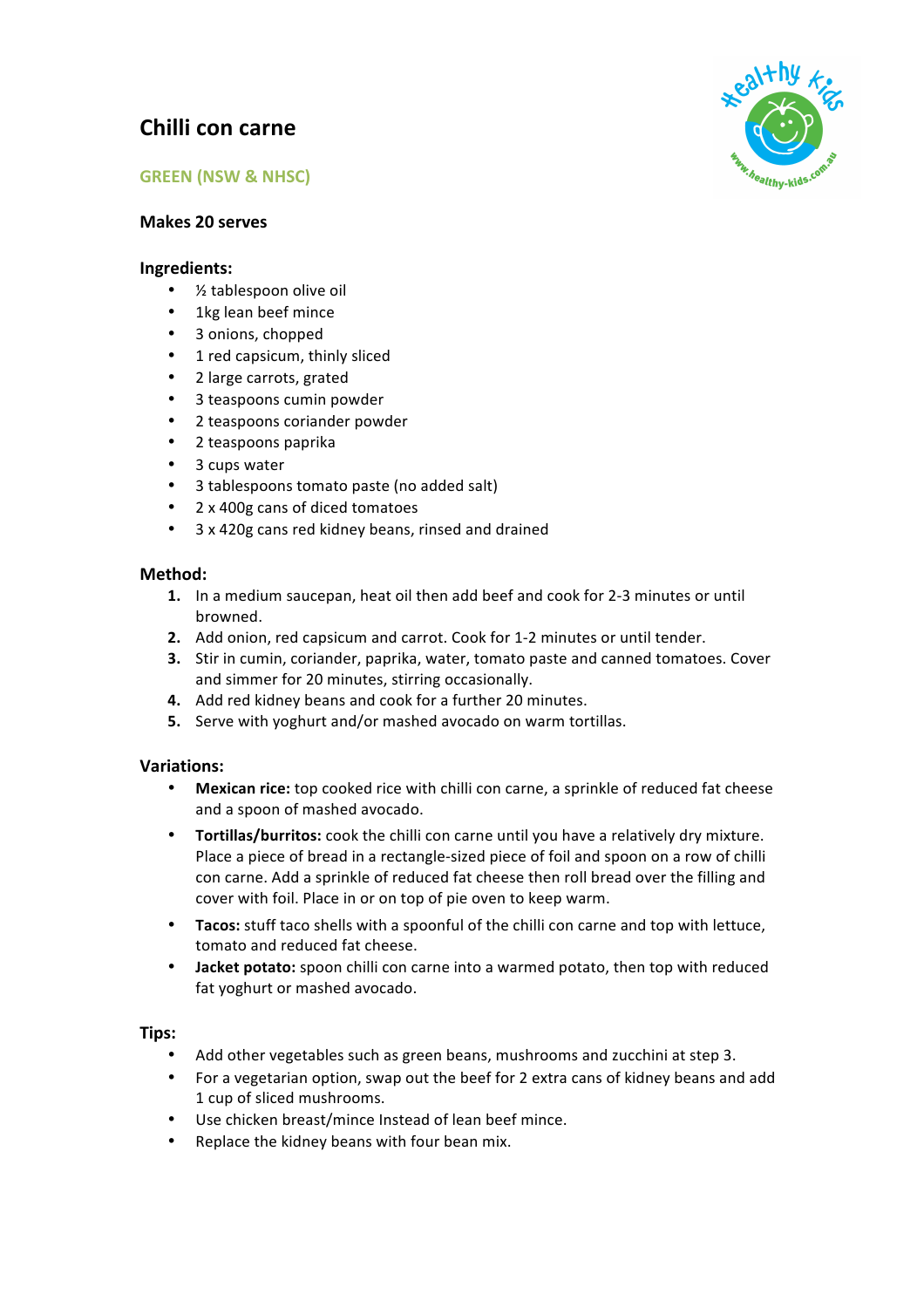• If herbs are grown in your school garden, substitute fresh herbs such as basil, parsley, rosemary and thyme.

*Recipe tested by JG May 2016*